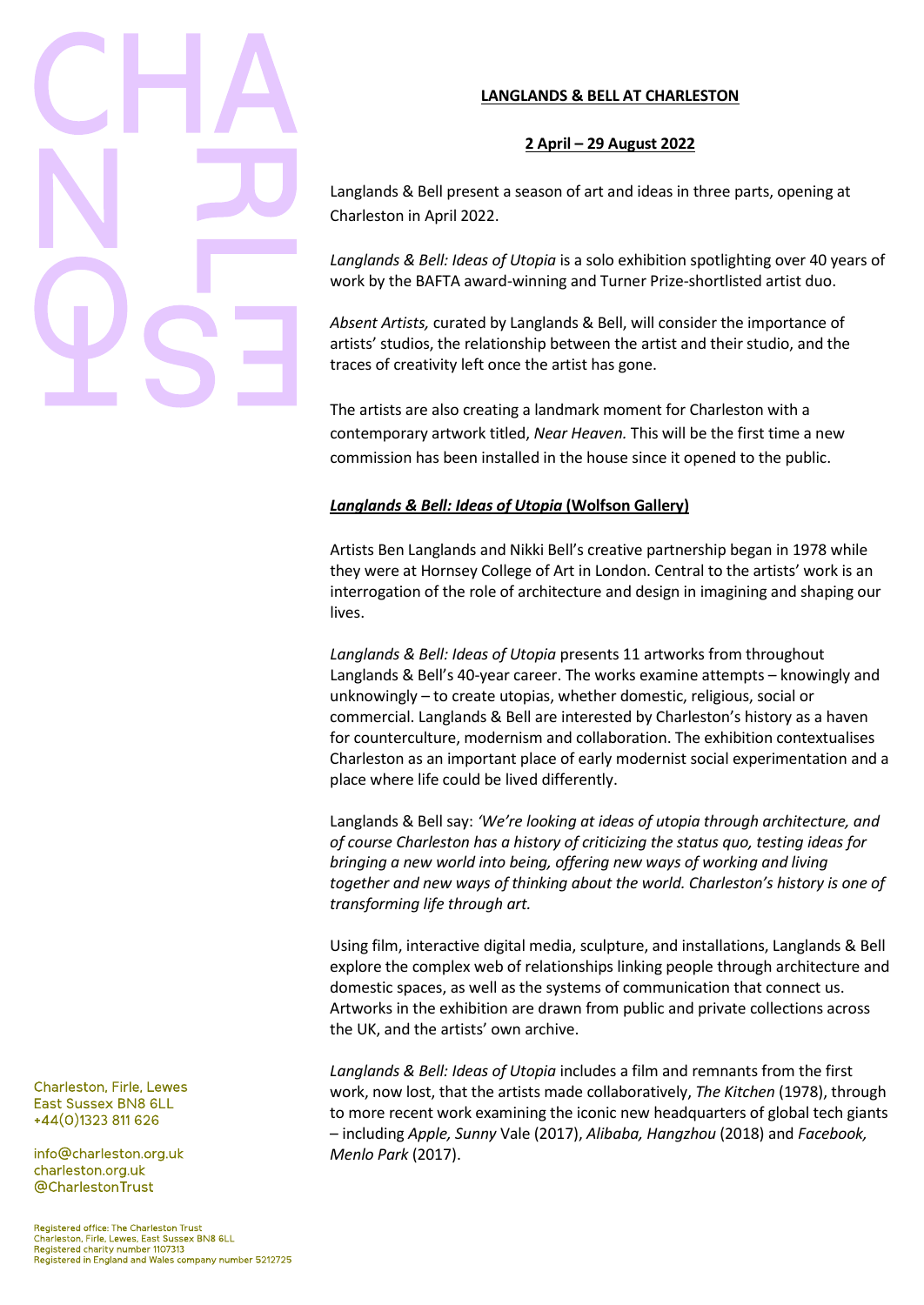Reflecting on architecture and built spaces, the works in *Langlands & Bell: Ideas of Utopia* consider why these spaces were initially conceived and envisaged, as well as how the finished buildings are used.

Langlands & Bell say: '*All of our work is really about human relationships, from the very intimate and personal, to wider social, political and cultural relationships. Architecture is so universal, so ubiquitous, so tangible, that it's a very good vehicle for exploring and discovering ourselves as people.'*

*Traces of Living* (1986)*,* is a sculptural installation featuring a white table and chairs incorporating museum-like glass cases. The cases display architectural models made by the artists, together with objects found in the streets of Whitechapel around their London home including a hand-carved Bengali rolling pin, a plate wrapped in Hebrew text, a baby bird, a shrivelled cauliflower, and a dead rat inside a loaf of bread.

*Ivrea* (1991), a wall hanging relief sculpture in 10 parts, is on loan from Tate. It references the town in northern Italy where the company Olivetti is based. Founded as a typewriter manufacturer in 1908, Olivetti was noted for the attention it paid to the design not only of its products but also of the factories, homes and other facilities used by its employees. The ten ground plans featured in *Ivrea* correspond to buildings, many now defunct and unused, commissioned by Olivetti from the 1930s onwards in its effort to provide an environment in which its workers could be happy and productive with all their needs provided for.

A similar idea is projected in the works *Apple, Sunny* Vale (2017); *Alibaba, Hangzhou* (2018) and *Facebook, Menlo Park* (2017) that form part of a series called *Internet Giants* (2018). The works are wall hanging relief sculptures. Langlands & Bell construct each model by hand, layering up card and foam-board to form two-and-a-half dimensional reliefs. From start-ups in garages to now employing thousands in huge iconic buildings and campuses designed by 'starchitects', the series puts the mega-architecture projects of these internet giants into focus and considers the psychological effect they have on us.

# *Absent Artists* (South Gallery)

What do the rooms we inhabit say about us? Can they speak on our behalf after we've gone? And what happens when these private worlds are publicly displayed?

Curated by Langlands & Bell, *Absent Artists* at Charleston explores studios in which the artists themselves are conspicuously absent. The exhibition of nearly 60 artworks includes paintings, drawings, prints and photographs by leading artists, such as Annie Leibovitz, David Hockney, Jim Dine, Michael Craig-Martin, William Hogarth, Jasper Johns and James Ensor.

*Absent Artists* also draws parallels with Charleston itself, which was a private home and creative space for Vanessa Bell, Duncan Grant, and their many artist and writer friends who formed part of the Bloomsbury group. Today it still brings people together to enjoy and engage with art and ideas and, in the absence of its modernist residents, also invites the public to imagine what life was like at Charleston 100 years ago.

Charleston, Firle, Lewes East Sussex BN8 6LL +44(0)1323 811 626

info@charleston.org.uk charleston.org.uk @CharlestonTrust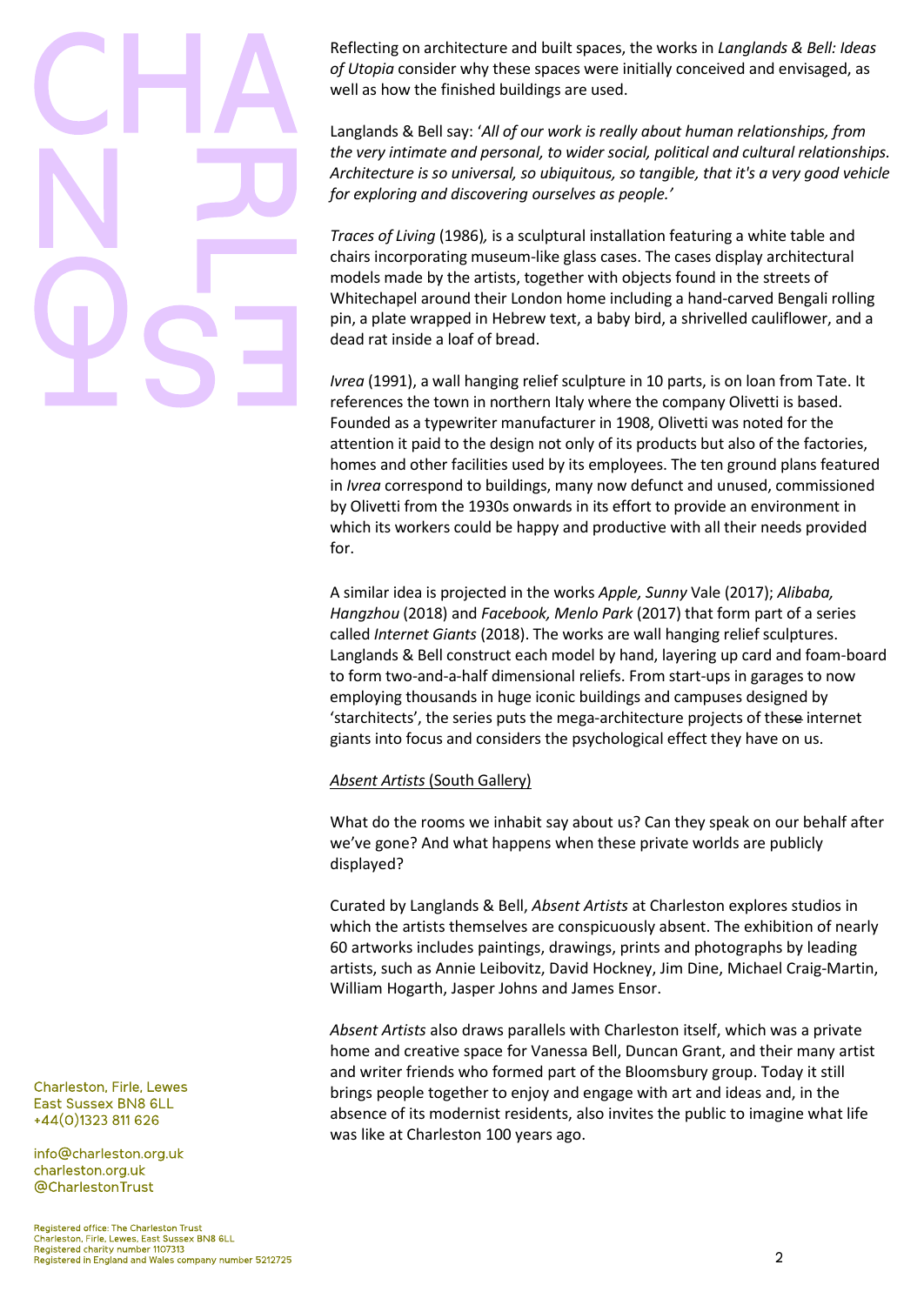The works are predominantly drawn from the Katrin Bellinger Collection which focuses on the theme of 'the artist at work.' Visitors will be able to immerse themselves in the artistic process and the mystique surrounding it. From the cluttered to the ordered, David Hockney's small desk strewn with coloured pencils (*Two Lemons and Four Limes*, 1971) to Georgia O'Keeffe's colour-coded box of pastels, as photographed by Annie Leibovitz (2010), the works reveal intimate details of individual artists though their materials and the spaces in which they live and work.

The exhibition also gives a fascinating glimpse into artists' uses of props. Érik Desmazières' 2007 evocation of *Rembrandts Kunst Caemer* is filled with all manner of curious objects, from marble busts to a stuffed crocodile, arms and armour to a turtle shell. A  $19<sup>th</sup>$  century photograph of a studio wall animated by a collection of plaster casts of arms and hands reminds us of the importance of such reference material to artists. Images of studios and workshops transport us into the private spaces in which great art is created and where their creators live and work simultaneously. A sense of the lived interior is conveyed, for example, by David Dawson's 2002 photograph of Lucian Freud's studio, where Dawson's whippet Eli poses on a well-worn armchair, next to the unmade bed on which a model has been posing. Even when the artist himself is not to be seen, the studio is far from empty.

*Absent Artists* also features *The Artist's Studio* (2002), an early interactive digital artwork by Langlands & Bell, which links J.M.W Turner's studio at Petworth House in West Sussex, with the artists' own studio in Whitechapel, London.

Langlands & Bell say: *Seeing the context, you begin to understand how they made what they did, what inspired them and how they transformed what they saw to make art.*

Collector Katrin Bellinger says: *I like to buy into the illusion that the artist could step in at any minute. You are in their space with the paint tubes and brushes left as if they were just about to be picked up again. It gets my imagination spinning, triggered by the clues the artist left behind.*

# **New Langlands & Bell commission:** *Near Heaven*

A new work by artists Langlands & Bell will be installed in Vanessa Bell's attic studio at Charleston, a space overlooking the garden, which is usually closed to visitors.

It's 61 years since Vanessa Bell last stepped foot in her attic studio. The presence of stains on the windowsill left from paint pots and jars, marks on the walls, and colourful patterns painted on to the doors and doorframes are the only clues left behind by an artist at work. But it is a space where the Sussex sky and Charleston's garden are still as alive and inspirational today as they were for Bell over half a century ago.

Visitors are invited to ascend the stairs to the attic and reflect on and contemplate the artist's creative experience – a place separate from the rest of the house that Vanessa Bell could retreat to.

The title of Langlands & Bell's commission is drawn from a quote by Vanessa Bell and Duncan Grant's daughter Angelica Garnett talking about the importance of

Charleston, Firle, Lewes East Sussex BN8 6LL +44(0)1323 811 626

info@charleston.org.uk charleston.org.uk @CharlestonTrust